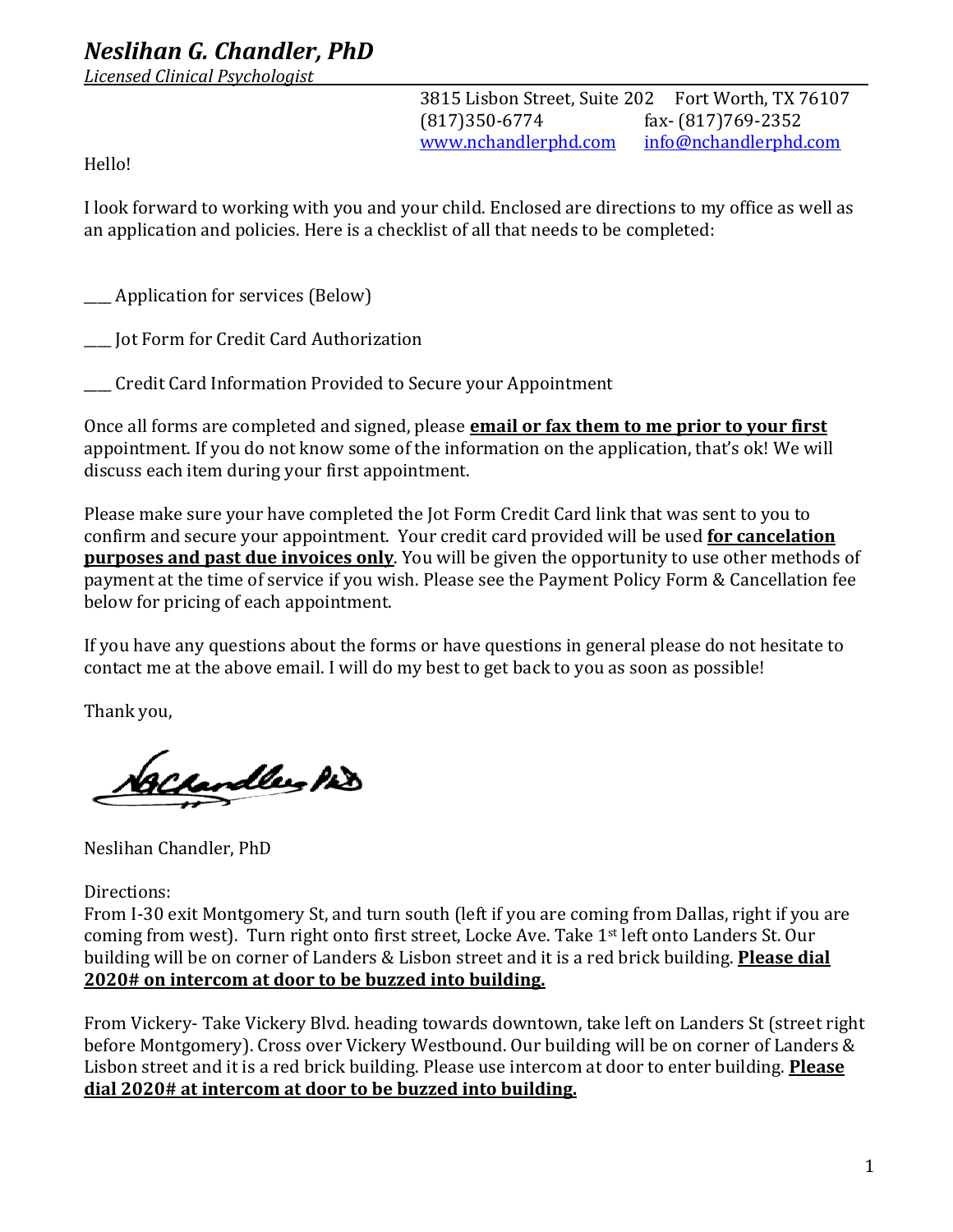*Neslihan G. Chandler, PhD*

*Licensed Clinical Psychologist*

3815 Lisbon Street, Suite 202 Fort Worth, TX 76107<br>(817)350-6774 fax- (817)769-2352 fax-  $(817)769-2352$ <br>info@nchandlerphd.com www.nchandlerphd.com

# **APPLICATION FOR SERVICES**

#### **Child and Family Information**

|        | Date of Birth______________________Child Age_______________Child Gender ____________ |        |                                |  |  |
|--------|--------------------------------------------------------------------------------------|--------|--------------------------------|--|--|
|        | Child's Preferred Pronouns_________________(he/him, she/her, they/them, etc.)        |        |                                |  |  |
|        | Parents/Guardians Names:                                                             |        |                                |  |  |
|        |                                                                                      |        |                                |  |  |
|        |                                                                                      |        |                                |  |  |
|        |                                                                                      |        |                                |  |  |
|        |                                                                                      |        |                                |  |  |
|        |                                                                                      |        |                                |  |  |
|        |                                                                                      |        |                                |  |  |
|        |                                                                                      |        |                                |  |  |
|        | Mother's/Parent 1 side has a history of (please check all boxes that apply):         |        |                                |  |  |
| □      | <b>ADHD</b>                                                                          | $\Box$ | <b>Bipolar Disorder</b>        |  |  |
| П      | <b>Speech Problems</b>                                                               | ◻      | Autism                         |  |  |
| $\Box$ | <b>Learning Problems</b>                                                             | п      | Schizophrenia                  |  |  |
| $\Box$ | Dyslexia                                                                             | □      | <b>Genetic Syndromes</b>       |  |  |
| □      | Depression                                                                           | П      | <b>Eating Disorders</b>        |  |  |
| П      | Anxiety                                                                              | П      | <b>Personality Disorders</b>   |  |  |
| □      | Obsessive Compulsive Disorder                                                        | □      | <b>Intellectual Disability</b> |  |  |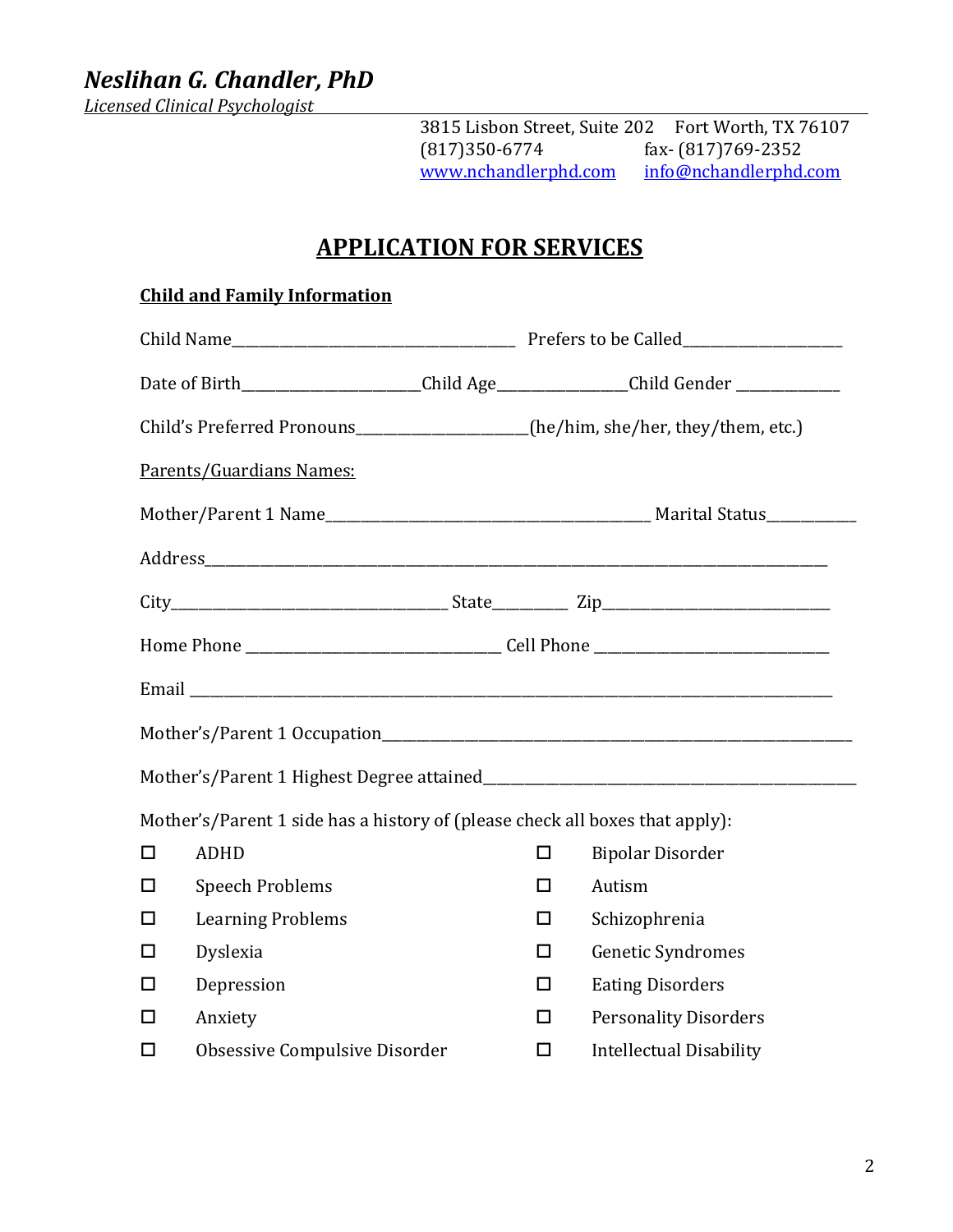|        | Father's/Parent 2 side has a history of (please check all boxes that apply): |        |                             |
|--------|------------------------------------------------------------------------------|--------|-----------------------------|
| $\Box$ | <b>ADHD</b>                                                                  | $\Box$ | <b>Bipolar Disorder</b>     |
| □      | <b>Speech Problems</b>                                                       | П      | Autism                      |
| $\Box$ | <b>Learning Problems</b>                                                     | ப      | Schizophrenia               |
| $\Box$ | Dyslexia                                                                     | □      | Genetic Syndromes           |
| □      | Depression                                                                   | □      | <b>Eating Disorders</b>     |
| $\Box$ | Anxiety                                                                      | ◻      | <b>Personality Disorder</b> |
| □      | Obsessive Compulsive Disorder                                                |        |                             |
|        | Emergency Contact (nearest relative not living with you):                    |        |                             |
|        |                                                                              |        |                             |
|        |                                                                              |        |                             |
|        |                                                                              |        |                             |
|        | <b>Household Members:</b>                                                    |        |                             |
|        |                                                                              |        |                             |
|        |                                                                              |        |                             |
|        |                                                                              |        |                             |
|        |                                                                              |        |                             |
|        |                                                                              |        |                             |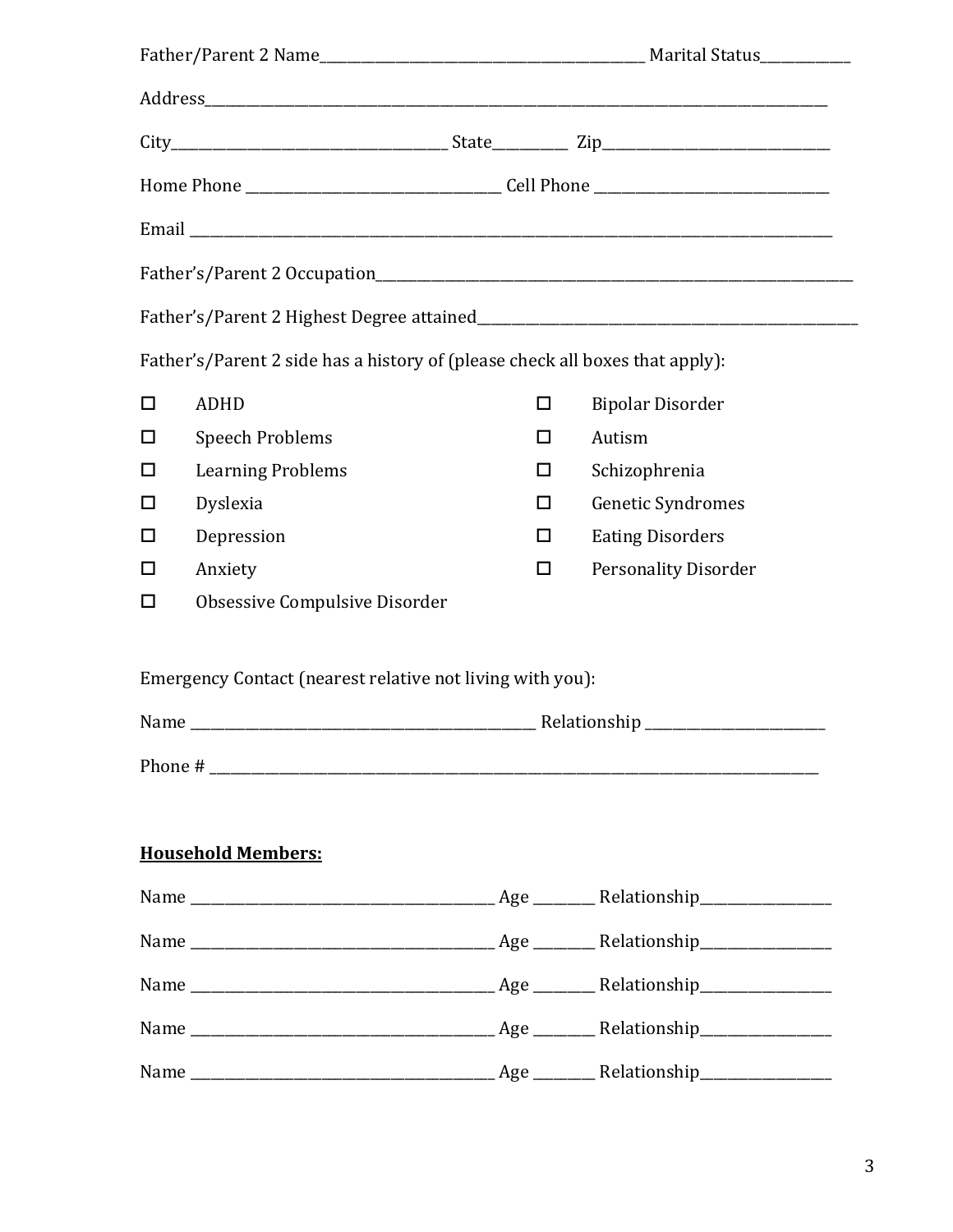### **Referral Information**

Child Referred by \_\_\_\_\_\_\_\_\_\_\_\_\_\_\_\_\_\_\_\_\_\_\_\_\_\_\_\_\_\_\_\_\_\_\_\_\_\_\_\_\_\_\_\_\_\_\_\_\_\_\_\_\_\_\_\_\_\_\_\_\_\_\_\_\_\_\_\_\_\_\_\_\_\_\_\_\_\_

\_\_\_\_\_\_\_\_\_\_\_\_\_\_\_\_\_\_\_\_\_\_\_\_\_\_\_\_\_\_\_\_\_\_\_\_\_\_\_\_\_\_\_\_\_\_\_\_\_\_\_\_\_\_\_\_\_\_\_\_\_\_\_\_\_\_\_\_\_\_\_\_\_\_\_\_\_\_\_\_\_\_\_\_\_\_\_\_\_\_\_\_\_\_\_\_\_\_\_\_\_\_\_\_\_\_

\_\_\_\_\_\_\_\_\_\_\_\_\_\_\_\_\_\_\_\_\_\_\_\_\_\_\_\_\_\_\_\_\_\_\_\_\_\_\_\_\_\_\_\_\_\_\_\_\_\_\_\_\_\_\_\_\_\_\_\_\_\_\_\_\_\_\_\_\_\_\_\_\_\_\_\_\_\_\_\_\_\_\_\_\_\_\_\_\_\_\_\_\_\_\_\_\_\_\_\_\_\_\_\_\_\_

\_\_\_\_\_\_\_\_\_\_\_\_\_\_\_\_\_\_\_\_\_\_\_\_\_\_\_\_\_\_\_\_\_\_\_\_\_\_\_\_\_\_\_\_\_\_\_\_\_\_\_\_\_\_\_\_\_\_\_\_\_\_\_\_\_\_\_\_\_\_\_\_\_\_\_\_\_\_\_\_\_\_\_\_\_\_\_\_\_\_\_\_\_\_\_\_\_\_\_\_\_\_\_\_\_\_

Phone number\_\_\_\_\_\_\_\_\_\_\_\_\_\_\_\_\_\_\_\_\_\_\_\_\_\_\_\_\_\_\_\_\_\_\_\_\_\_\_\_\_\_\_\_\_\_\_\_\_\_\_\_\_\_\_\_\_\_\_\_\_\_\_\_\_\_\_\_\_\_\_\_\_\_\_\_\_\_\_\_\_\_

What concerns prompted need for testing?

What age did your child first start having these problems? \_\_\_\_\_\_\_\_\_\_\_\_\_\_\_\_\_\_\_\_\_

#### **Child Psychological History**

Does your child have a psychiatric diagnosis? If so, what?\_\_\_\_\_\_\_\_\_\_\_\_\_\_\_\_\_\_\_\_\_\_\_

Does your child take any medications regularly? If so, what?\_\_\_\_\_\_\_\_\_\_\_\_\_\_\_\_\_\_\_\_\_

Has your child had any previous psychological testing? If so, when and where? What were

the results? \_\_\_\_\_\_\_\_\_\_\_\_\_\_\_\_\_\_\_\_\_\_\_\_\_\_\_\_\_\_\_\_\_\_\_\_\_\_\_\_\_\_\_\_\_\_\_\_\_\_\_\_\_\_\_\_\_\_\_\_\_\_\_\_\_\_\_\_\_\_\_\_\_\_\_\_\_\_\_\_\_\_\_\_\_

Has your child ever received, or is still currently receiving, the following services?

| ECI                                                                        |   | $\Box$ Physical Therapy            |
|----------------------------------------------------------------------------|---|------------------------------------|
| PPCD                                                                       |   | $\Box$ 504 Modifications           |
| $\Box$ Speech Therapy                                                      |   | $\Box$ ABA                         |
| $\Box$ Occupational Therapy                                                |   | $\Box$ Counseling                  |
| Does your child have any current or past stressors? (check all that apply) |   |                                    |
| $\Box$ Parent Separation or Divorce                                        |   | $\Box$ Loss/Death of friend or pet |
| $\Box$ Moves to different schools                                          |   | $\Box$ Moves to different homes    |
| Loss/Death of family member                                                | ப | Social problems or Bullying        |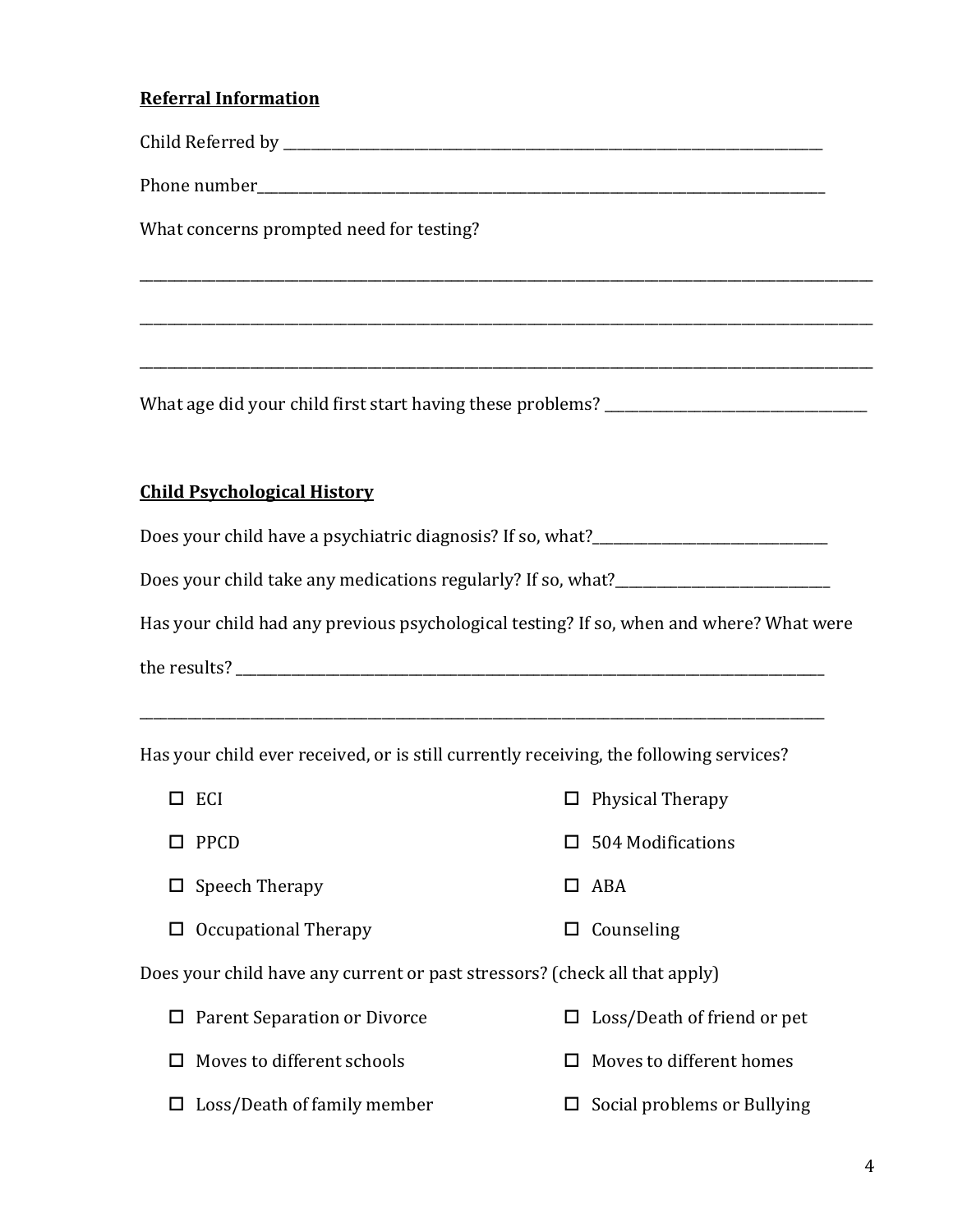## **Pregnancy and Birth History**

| Was this child adopted?______________________If so, at what age? __________________________________        |                                               |  |  |  |  |
|------------------------------------------------------------------------------------------------------------|-----------------------------------------------|--|--|--|--|
| Length of pregnancy ______________ weeks Birth weight_________lbs _________ oz                             |                                               |  |  |  |  |
| Mother's age at time of pregnancy _______________ Father's age at time of pregnancy______                  |                                               |  |  |  |  |
| Prenatal care began at ________________trimester (1 <sup>st</sup> , 2 <sup>nd</sup> , or 3 <sup>rd</sup> ) |                                               |  |  |  |  |
| Problems with pregnancy? (check all that apply):                                                           |                                               |  |  |  |  |
| $\Box$ Bleeding/spotting                                                                                   | Infections<br>ப                               |  |  |  |  |
| <b>Gestational Diabetes</b>                                                                                | $\Box$ Prescribed Medications (if yes, please |  |  |  |  |
| □ High Blood Pressure                                                                                      |                                               |  |  |  |  |
| Alcohol Used<br>0                                                                                          | $\Box$ Other drugs used (if yes, please list  |  |  |  |  |
| <b>Tobacco Used</b>                                                                                        |                                               |  |  |  |  |
| How long was the labor? ______________ hours                                                               |                                               |  |  |  |  |
| Delivery was:                                                                                              |                                               |  |  |  |  |
| $\Box$ Vaginal                                                                                             | Forceps used<br>◻                             |  |  |  |  |
| Caesarean<br>□                                                                                             | Vacuum assisted<br>ΙI                         |  |  |  |  |
|                                                                                                            |                                               |  |  |  |  |
| Problems in nursery? (check all that apply)                                                                |                                               |  |  |  |  |
| $\Box$ Problems breathing                                                                                  | <b>Feeding Problems</b><br>□                  |  |  |  |  |
| <b>Feeding Problems</b>                                                                                    | Infections<br>□                               |  |  |  |  |
| Jaundice                                                                                                   | High/Low Blood Sugar<br>ப                     |  |  |  |  |
| <b>Heart Problems</b>                                                                                      | Seizures<br>ப                                 |  |  |  |  |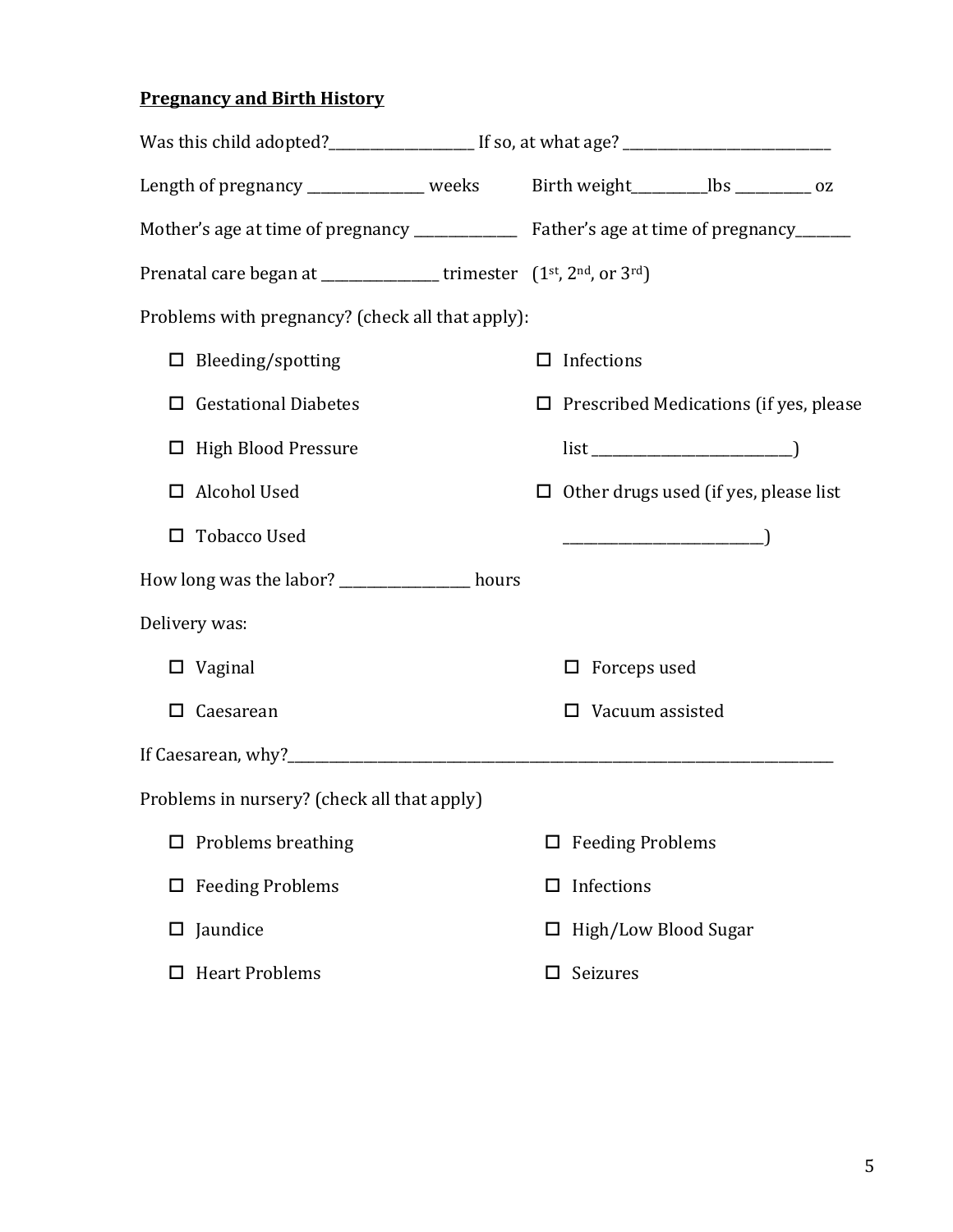## **Health and Medical History**

|                                                                             | Is your child seeing a specialist of any kind? (neurologist, physiatrist, or counselor) If so, |  |  |  |  |  |
|-----------------------------------------------------------------------------|------------------------------------------------------------------------------------------------|--|--|--|--|--|
|                                                                             |                                                                                                |  |  |  |  |  |
|                                                                             | Has your child been hospitalized? If yes, please describe _______________________              |  |  |  |  |  |
|                                                                             | Has your child had any surgeries? If yes, please describe _______________________              |  |  |  |  |  |
|                                                                             |                                                                                                |  |  |  |  |  |
|                                                                             | Does your child have any sleep problems? If yes, please describe_________________              |  |  |  |  |  |
|                                                                             | Does your child have any eating problems? If yes, please describe _______________              |  |  |  |  |  |
| Has your child had any of the following? (please check all that apply)      |                                                                                                |  |  |  |  |  |
| Ear infections<br>□                                                         | Motor/vocal tics                                                                               |  |  |  |  |  |
| Hearing problems<br>ப                                                       | Headaches                                                                                      |  |  |  |  |  |
| Vision problems                                                             | Texture issues with food                                                                       |  |  |  |  |  |
| Seizures                                                                    | Sensory problems                                                                               |  |  |  |  |  |
| <b>Developmental History</b>                                                |                                                                                                |  |  |  |  |  |
| Has your child had any delays in the following areas? If so, please explain |                                                                                                |  |  |  |  |  |
|                                                                             |                                                                                                |  |  |  |  |  |
|                                                                             |                                                                                                |  |  |  |  |  |
|                                                                             |                                                                                                |  |  |  |  |  |
|                                                                             |                                                                                                |  |  |  |  |  |
|                                                                             | Do you feel like your child functions at his or her own age level? Yes _____ No _____          |  |  |  |  |  |
|                                                                             | If not, at what age level does he or she seem to function at? Like a_____________year old      |  |  |  |  |  |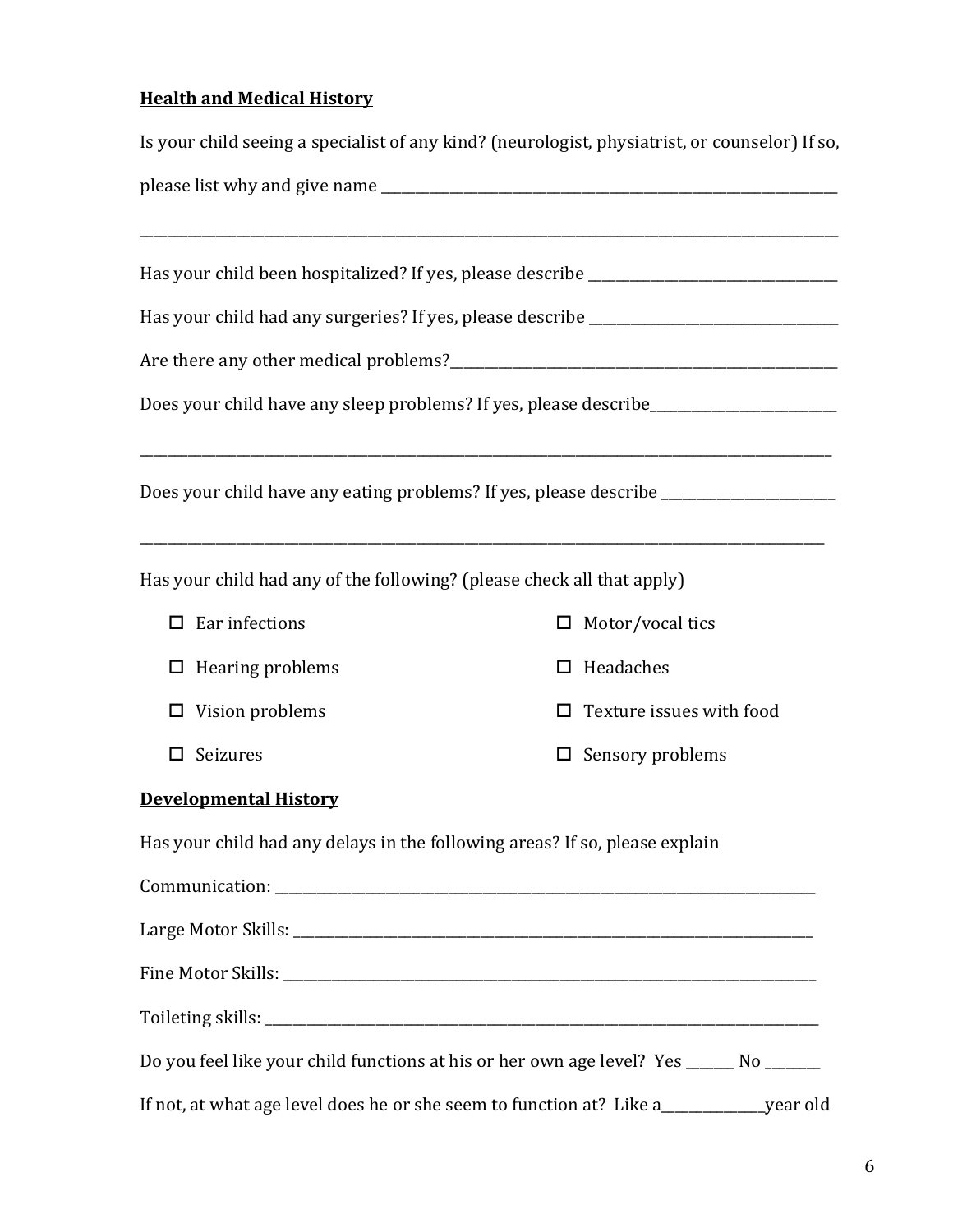## **Social History**

| Are your concerned about your child's ability to make friends? $\square$ Yes |                      | $\Box$ No |
|------------------------------------------------------------------------------|----------------------|-----------|
| Does your child have a best friend?                                          | $\Box$ Yes $\Box$ No |           |
| Does your child show interest in other children?                             | $\Box$ Yes $\Box$ No |           |

### **Behavior Checklist**

Please check how often your child has done the following behaviors in the **last 6 months**:

|                                                | Not at all | Just a little | Often |
|------------------------------------------------|------------|---------------|-------|
| Has difficulty staying focused on tasks        |            |               |       |
| Is easily distracted                           |            |               |       |
| Has difficulty sitting still                   |            |               |       |
| Is "on the go"                                 |            |               |       |
| Makes poor eye contact                         |            |               |       |
| Has trouble with language use                  |            |               |       |
| Has trouble interacting with other<br>children |            |               |       |
| Acts as if he/she is in his/her own world      |            |               |       |
| Has repetitive or restrictive behaviors        |            |               |       |
| Is destructive of property                     |            |               |       |
| Hurts himself                                  |            |               |       |
| Does not follow rules or directions            |            |               |       |
| Seems sad or depressed                         |            |               |       |
| Has made suicidal statements                   |            |               |       |
| Has hurt him/herself                           |            |               |       |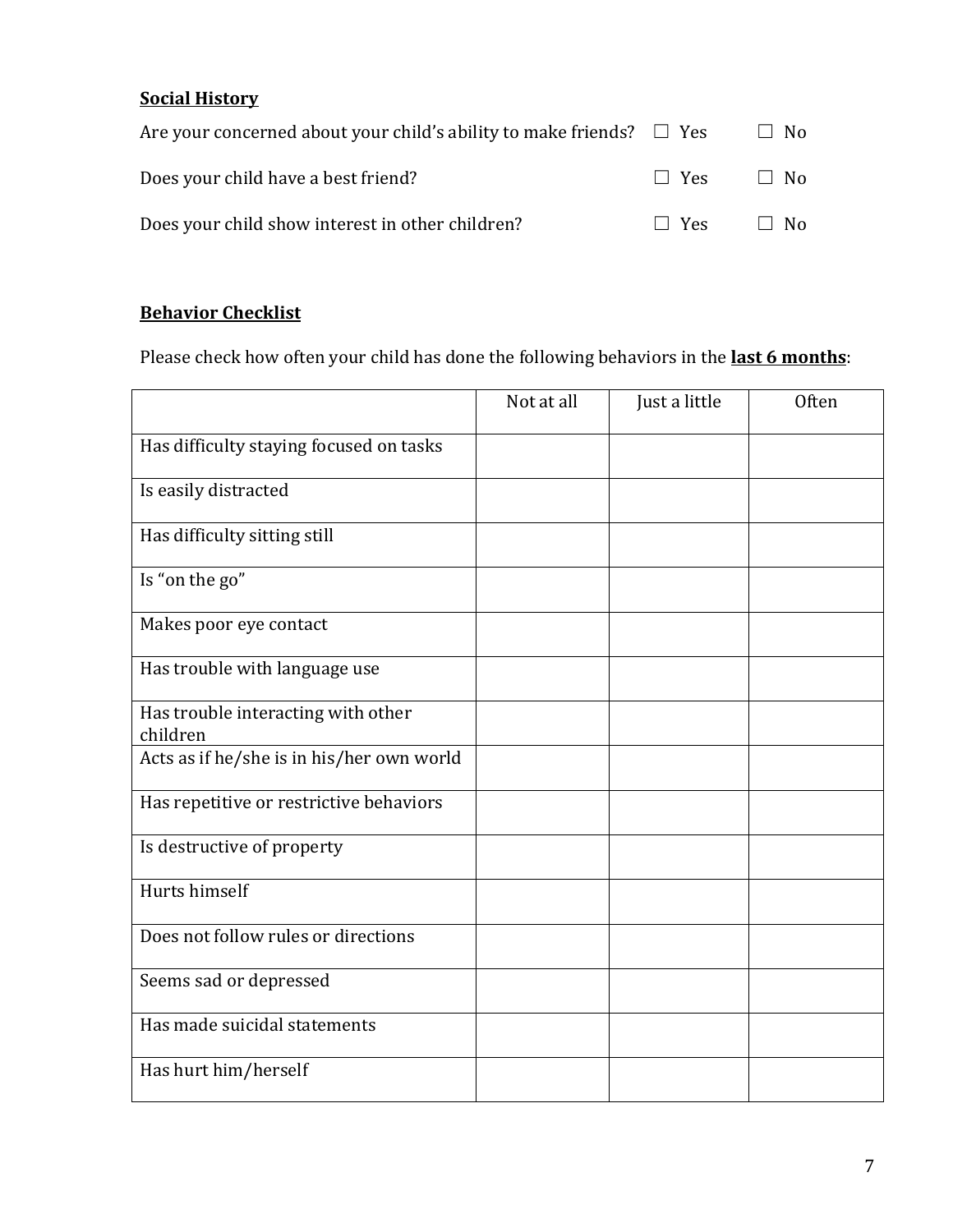### **School Information**

|                                                          | Is your child failing any subjects? If so, which ones?__________________________  |
|----------------------------------------------------------|-----------------------------------------------------------------------------------|
|                                                          | Does your child receive modifications in any way?________________________________ |
| Please check any areas that your child is struggling in: |                                                                                   |
| Reading<br>ப                                             | $\Box$ Reading Comprehension                                                      |
| $\Box$ Phonics/Learning sounds                           | $\Box$ Math Skills                                                                |
| $\square$ Spelling                                       | $\Box$ Math Reasoning (word problems)                                             |
| <b>Written Expression</b>                                | $\Box$ Copying from the Board                                                     |
| Handwriting                                              | $\square$ Speech/Language Difficulties                                            |

Is there anything else that you would like to share that was not asked on the application?

\_\_\_\_\_\_\_\_\_\_\_\_\_\_\_\_\_\_\_\_\_\_\_\_\_\_\_\_\_\_\_\_\_\_\_\_\_\_\_\_\_\_\_\_\_\_\_\_\_\_\_\_\_\_\_\_\_\_\_\_\_\_\_\_\_\_\_\_\_\_\_\_\_\_\_\_\_\_\_\_\_\_\_\_\_\_\_\_\_\_\_\_\_\_\_\_\_\_\_\_\_\_\_

\_\_\_\_\_\_\_\_\_\_\_\_\_\_\_\_\_\_\_\_\_\_\_\_\_\_\_\_\_\_\_\_\_\_\_\_\_\_\_\_\_\_\_\_\_\_\_\_\_\_\_\_\_\_\_\_\_\_\_\_\_\_\_\_\_\_\_\_\_\_\_\_\_\_\_\_\_\_\_\_\_\_\_\_\_\_\_\_\_\_\_\_\_\_\_\_\_\_\_\_\_\_\_

\_\_\_\_\_\_\_\_\_\_\_\_\_\_\_\_\_\_\_\_\_\_\_\_\_\_\_\_\_\_\_\_\_\_\_\_\_\_\_\_\_\_\_\_\_\_\_\_\_\_\_\_\_\_\_\_\_\_\_\_\_\_\_\_\_\_\_\_\_\_\_\_\_\_\_\_\_\_\_\_\_\_\_\_\_\_\_\_\_\_\_\_\_\_\_\_\_\_\_\_\_\_\_

\_\_\_\_\_\_\_\_\_\_\_\_\_\_\_\_\_\_\_\_\_\_\_\_\_\_\_\_\_\_\_\_\_\_\_\_\_\_\_\_\_\_\_\_\_\_\_\_\_\_\_\_\_\_\_\_\_\_\_\_\_\_\_\_\_\_\_\_\_\_\_\_\_\_\_\_\_\_\_\_\_\_\_\_\_\_\_\_\_\_\_\_\_\_\_\_\_\_\_\_\_\_

\_\_\_\_\_\_\_\_\_\_\_\_\_\_\_\_\_\_\_\_\_\_\_\_\_\_\_\_\_\_\_\_\_\_\_\_\_\_\_\_\_\_\_\_\_\_\_\_\_\_\_\_\_\_\_\_\_\_\_\_\_\_\_\_\_\_\_\_\_\_\_\_\_\_\_\_\_\_\_\_\_\_\_\_\_\_\_\_\_\_\_\_\_\_\_\_\_\_\_\_\_\_\_

\_\_\_\_\_\_\_\_\_\_\_\_\_\_\_\_\_\_\_\_\_\_\_\_\_\_\_\_\_\_\_\_\_\_\_\_\_\_\_\_\_\_\_\_\_\_\_\_\_\_\_\_\_\_\_\_\_\_\_\_\_\_\_\_\_\_\_\_\_\_\_\_\_\_\_\_\_\_\_\_\_\_\_\_\_\_\_\_\_\_\_\_\_\_\_\_\_\_\_\_\_\_\_

Parent Signature

Relationship to Child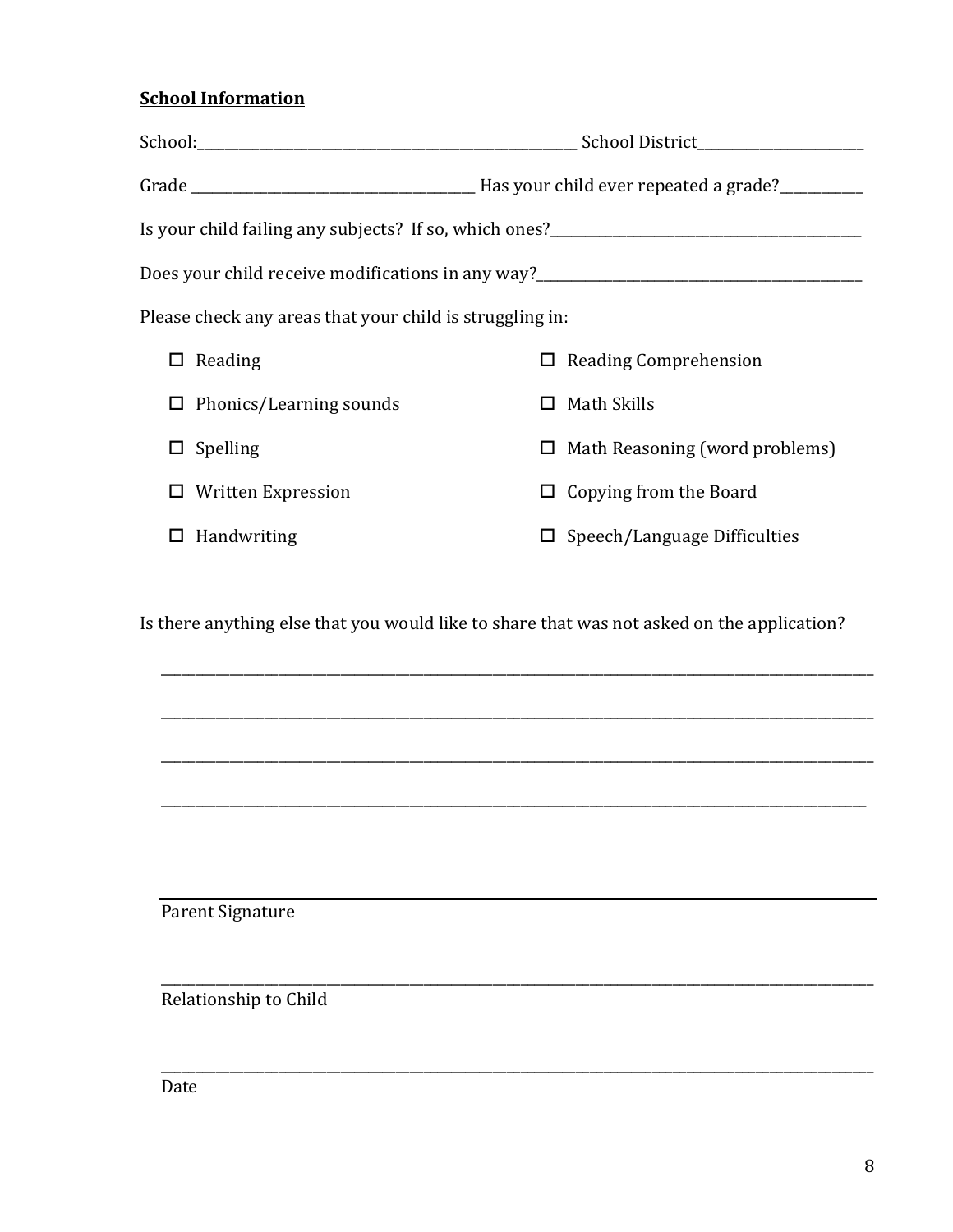| NICHQ Vanderbilt Assessment Scale-PARENT Informant |               |                |  |  |
|----------------------------------------------------|---------------|----------------|--|--|
| Today's Date:                                      | Child's Name: | Date of Birth: |  |  |

Parent's Name:

Directions: Each rating should be considered in the context of what is appropriate for the age of your child. When completing this form, please think about your child's behaviors in the past 6 months.

Is this evaluation based on a time when the child D was on medication D was not on medication D not sure?

| Symptoms                                                                                                                            | Never            | Occasionally | Often          | Very Often     |
|-------------------------------------------------------------------------------------------------------------------------------------|------------------|--------------|----------------|----------------|
| Does not pay attention to details or makes careless mistakes<br>1.<br>with, for example, homework                                   | $\Omega$         |              | 2              | 3              |
| Has difficulty keeping attention to what needs to be done<br>2.                                                                     | $\theta$         |              | $\overline{2}$ | 3              |
| 3.<br>Does not seem to listen when spoken to directly                                                                               | $\theta$         |              | $\mathbf{2}$   | $\overline{3}$ |
| Does not follow through when given directions and fails to finish activities<br>4.<br>(not due to refusal or failure to understand) | $\left( \right)$ |              | $\overline{2}$ | $\overline{3}$ |
| 5. Has difficulty organizing tasks and activities                                                                                   | $\theta$         |              | $\mathbf{2}$   | 3              |
| 6. Avoids, dislikes, or does not want to start tasks that require ongoing<br>mental effort                                          | $\overline{0}$   |              | $\overline{2}$ | $\overline{3}$ |
| 7. Loses things necessary for tasks or activities (toys, assignments, pencils,<br>or books)                                         | $\overline{0}$   |              | $\overline{2}$ | $\overline{3}$ |
| 8. Is easily distracted by noises or other stimuli                                                                                  | $\theta$         | 1            | $\mathfrak{2}$ | 3              |
| 9. Is forgetful in daily activities                                                                                                 | $\overline{0}$   |              | $\overline{2}$ | 3              |
| 10. Fidgets with hands or feet or squirms in seat                                                                                   | $\overline{0}$   |              | $\overline{2}$ | 3              |
| 11. Leaves seat when remaining seated is expected                                                                                   | $\overline{0}$   |              | $\overline{2}$ | $\overline{3}$ |
| 12. Runs about or climbs too much when remaining seated is expected                                                                 | $\overline{0}$   |              | $\overline{2}$ | $\overline{3}$ |
| 13. Has difficulty playing or beginning quiet play activities                                                                       | $\theta$         |              | $\overline{2}$ | 3              |
| 14. Is 'on the go' or often acts as if "driven by a motor"                                                                          | $\overline{0}$   |              | $\overline{2}$ | 3              |
| 15. Talks toomuch                                                                                                                   | $\overline{0}$   |              | $\overline{2}$ | 3              |
| 16. Blurts out answers before questions have been completed                                                                         | $\overline{0}$   |              | $\mathbf{2}$   | $\overline{3}$ |
| 17. Has difficulty waiting his or her turn                                                                                          | $\theta$         |              | $\overline{2}$ | 3              |
| 18. Interrupts or intrudes in on others' conversations and/or activities                                                            | $\theta$         |              | $\overline{2}$ | $\overline{3}$ |
| 19. Argues with adults                                                                                                              | $\theta$         |              | $\overline{2}$ | $\overline{3}$ |
| 20. Loses temper                                                                                                                    | $\theta$         |              | $\overline{2}$ | 3              |
| 21. Actively defies or refuses to go along with adults' requests or rules                                                           | $\overline{0}$   |              | $\overline{2}$ | $\overline{3}$ |
| 22. Deliberately annoyspeople                                                                                                       | $\theta$         |              | $\overline{2}$ | $\overline{3}$ |
| 23. Blames others for his or her mistakes or misbehaviors                                                                           | $\theta$         |              | $\overline{2}$ | $\overline{3}$ |
| 24. Is touchy or easily annoyed by others                                                                                           | $\theta$         |              | $\overline{2}$ | $\overline{3}$ |
| 25. Is angry or resentful                                                                                                           | $\left( \right)$ |              | $\mathfrak{2}$ | $\overline{3}$ |
| 26. Is spiteful and wants to get even                                                                                               | $\theta$         |              | $\mathfrak{2}$ | $\overline{3}$ |
| 27. Bullies, threatens, or intimidates others                                                                                       | $\theta$         |              | $\mathfrak{2}$ | 3              |
| 28. Starts physical fights                                                                                                          | $\overline{0}$   |              | $\mathfrak{2}$ | 3              |
| 29. Lies to get out of trouble or to avoid obligations (ie, "cons" others)                                                          | $\overline{0}$   |              | $\mathbf{2}$   | 3              |
| 30. Is truant from school (skips school) without permission                                                                         | $\overline{0}$   | 1            | $\mathfrak{2}$ | 3              |
| 31. Is physically cruel to people                                                                                                   | $\theta$         |              | $\overline{2}$ | 3              |
| 32. Has stolen things that have value                                                                                               | $\overline{0}$   |              | $\overline{2}$ | $\overline{3}$ |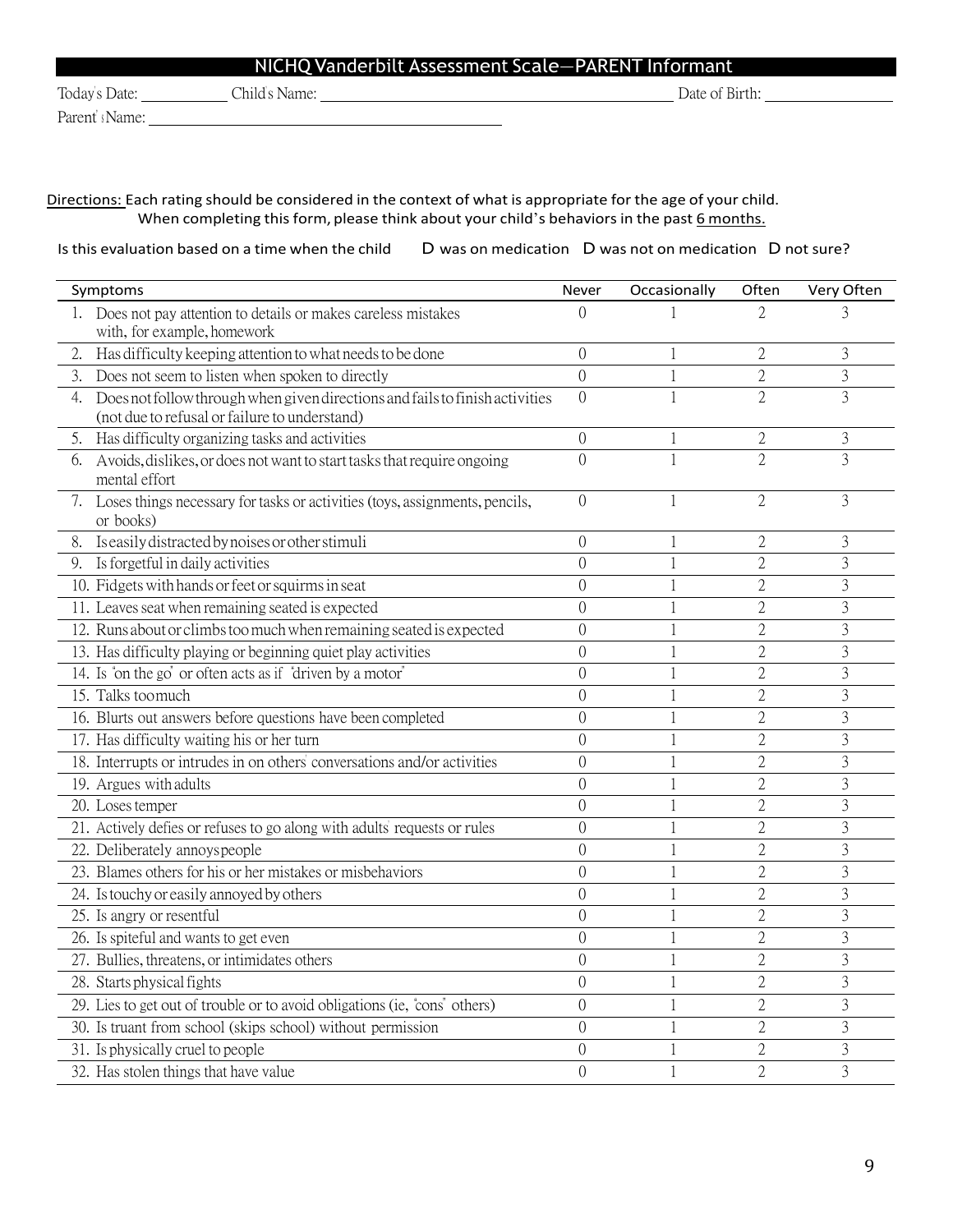| Symptoms (continued)                                                             | <b>Never</b>     | Occasionally | Often                         | Very Often                                |
|----------------------------------------------------------------------------------|------------------|--------------|-------------------------------|-------------------------------------------|
| 33. Deliberately destroys others' property                                       |                  |              |                               |                                           |
| 34. Has used a weapon that can cause serious harm (bat, knife, brick, gun)       | $\Omega$         |              | 2                             | Ĵ,                                        |
| 35. Is physically cruel to animals                                               | 0                |              | 2                             | 3                                         |
| 36. Has deliberately set fires to cause damage                                   | $\Omega$         |              | $\mathfrak{D}_{\mathfrak{p}}$ | 3                                         |
| 37. Has broken into someone else's home, business, or car                        | $\Omega$         |              | 2                             | 3                                         |
| 38. Has stayed out at night without permission                                   | $\Omega$         |              |                               | 3                                         |
| 39. Has run away from home overnight                                             | $\Omega$         |              |                               | 3                                         |
| 40. Has forced someone into sexual activity                                      | $\Omega$         |              |                               | 3                                         |
| 41. Is fearful, anxious, or worried                                              | $\Omega$         |              | $\mathfrak{D}$                | 3                                         |
| 42. Is a fraid to try new things for fear of making mistakes                     |                  |              | 2                             | 3                                         |
| 43. Feels worthless or inferior                                                  |                  |              | 2                             | 3                                         |
| 44. Blames self for problems, feels guilty                                       |                  |              | $\mathfrak{D}$                | 3                                         |
| 45. Feels lonely, unwanted, or unloved; complains that "no one loves him or her" | $\theta$         |              | $\mathfrak{D}_{\mathfrak{p}}$ | 3                                         |
| 46. Is sad, unhappy, or depressed                                                | $\Omega$         |              |                               | 3                                         |
| 47. Is self-conscious or easily embarrassed                                      | $\left( \right)$ |              |                               |                                           |
|                                                                                  | Above            |              | Somewhat<br>of a              | $\sim$ $\sim$ $\sim$ $\sim$ $\sim$ $\sim$ |

|                                                       |           | Above   |         | of a    |             |
|-------------------------------------------------------|-----------|---------|---------|---------|-------------|
| Performance                                           | Excellent | Average | Average | Problem | Problematic |
| 48. Overall school performance                        |           |         |         |         |             |
| 49. Reading                                           |           |         |         |         |             |
| 50. Writing                                           |           |         |         |         |             |
| 51. Mathematics                                       |           |         |         |         |             |
| 52. Relationship with parents                         |           |         |         |         |             |
| 53. Relationship with siblings                        |           |         |         |         |             |
| 54. Relationship with peers                           |           |         |         |         |             |
| 55. Participation in organized activities (eg, teams) |           |         |         |         |             |

Comments:

| For Office Use Only                                              |
|------------------------------------------------------------------|
| Total number of questions scored 2 or 3 in questions $1 - 9$ :   |
| Total number of questions scored 2 or 3 in questions $10 - 18$ : |
| Total Symptom Score for questions 1 - 18:                        |
| Total number of questions scored 2 or 3 in questions 19-26:      |
| Total number of questions scored 2 or 3 in questions $27 - 40$ : |
| Total number of questions scored 2 or 3 in questions $41 - 47$ : |
| Total number of questions scored 4 or 5 in questions $48 - 55$ : |
| Average Performance Score:                                       |
|                                                                  |





National Initiative for Children's Healthcare Quality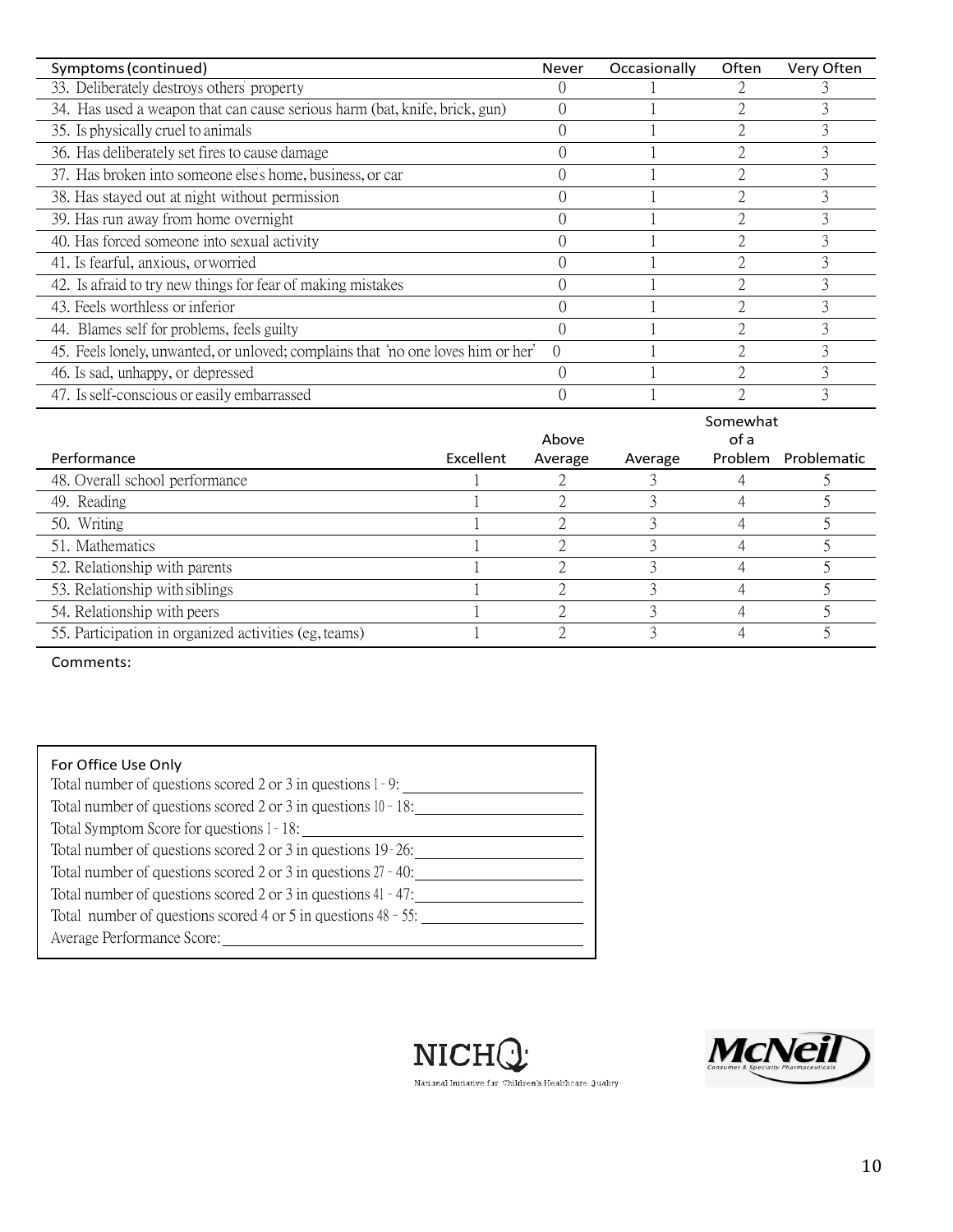# **PRIVACY PRACTICES STATEMENT**

### Please sign and submit with your application

I have read, or have had read to me, the issues and points regarding privacy. By my signature below, I acknowledge that I have received a copy of the Notice of Privacy Practices. I have discussedthose points I did not understand, and have had my questions, if any, fully answered. I hereby agree to theprivacy notice and to cooperate fully and to the best of myability.

| Child's name          | Date                    |
|-----------------------|-------------------------|
| Parent/Legal Guardian | Relationship to patient |

*After you have signed this consent, you have the right to revoke it by writing a letter tellingme you no longer consent. I will comply with your request about using or sharing yourpersonal information from that time on, but I may have already used/shared some of yourinformation and cannot retrieve what has already been shared. Please read this carefully before you sign this Consent form. If you do not sign this consent form agreeing to our privacy practices, we cannot complete an evaluation for you or your child or provide any psychological services to you.*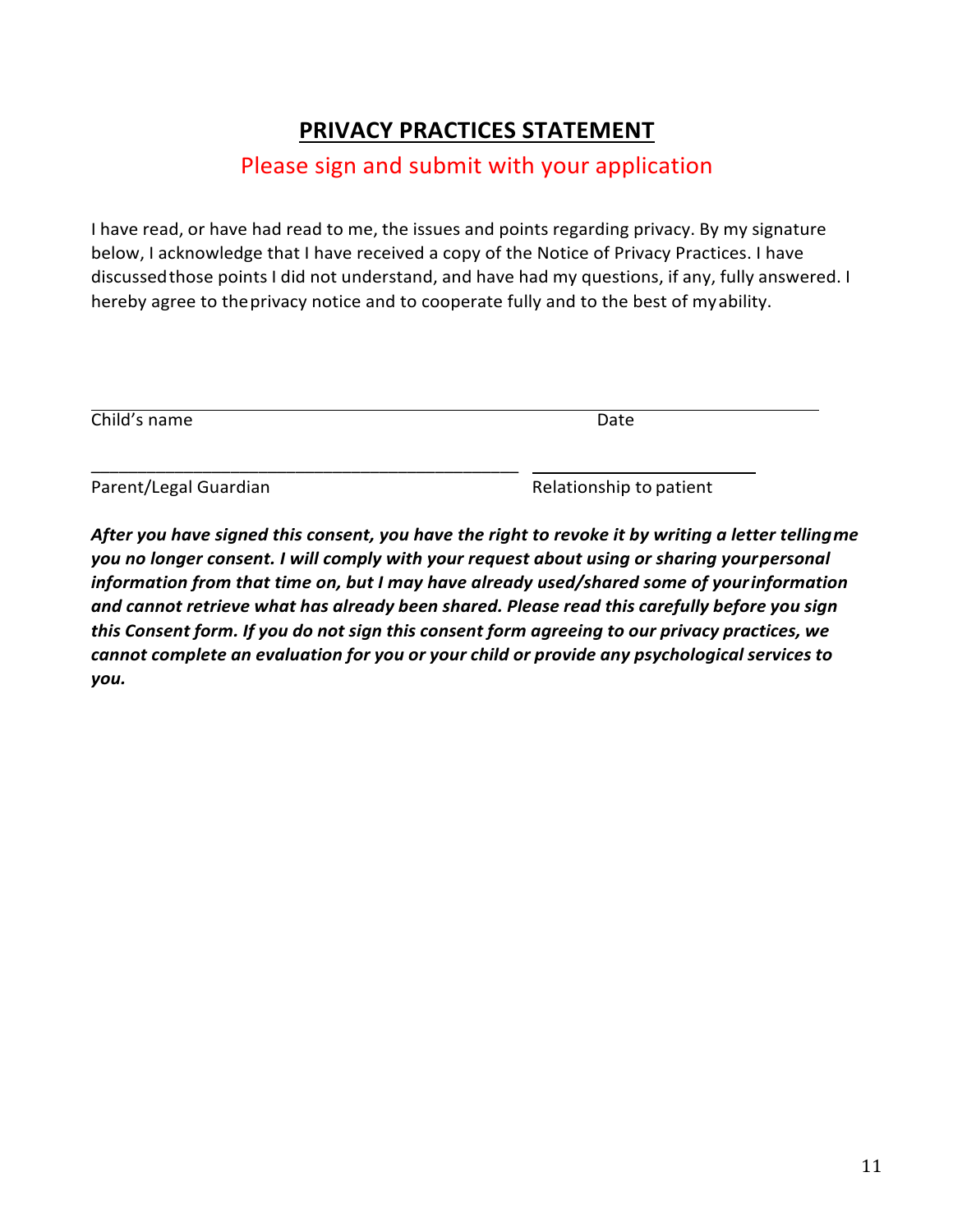## **CONSENT FOR TREATMENT & PAYMENT POLICY**

By signing below, I consent to have my child evaluated by Dr. Neslihan Chandler. I attest that I am legally able to make medical decisions for my child. I agree to the fees outlined below and agree to pay for each service at the conclusion of each appointment. I also agree that if I need to cancel any appointment that I do so within 48 hours to avoid paying a no-show fee of 50% of the fee for the appointment.

#### Diagnostic Interview - \$275

Psychological Testing -\$600-1700 (this exact amount was given to you by Dr. Chandler or her assistant) Feedback Session- \$275

The fee for each session will be due and must be paid at the conclusion of each session. Check, cash, or credit cards are acceptable methods of payment. Once an appointment is scheduled, that time is reserved only for you. If you are unable to attend your appointment, please contact Dr. Chandler at least **48-hours** in advance so that she may be able to fill that appointment with a client from her waiting list. If Dr. Chandler does not receive 48 hours advance notice (except in the case of illness, inclement weather, or death in the family) you will be responsible for 50% of the fee for your appointment. A credit card will be required to confirm and secure your appointment. At the time of services, you will receive an invoice and can pay using another credit card if you prefer. By signing below, you also authorize Dr. Chandler to charge your credit card provided (to secure your appointment) for cancelation fees, past due invoices, or any other outstanding charges.

If you wish to seek reimbursement for my services from your health insurance company or medical savings account (flexible spending account), I am happy to provide a receipt for you to submit to your insurance company after your last appointment. Most insurance companies require that I provide a diagnosis for your child to reimburse for my services, so I will discuss this with you and any concerns you may have before you decide to send the receipt to the insurance company.

Child Name Date of Birth

Parent Signature Date

Parent Printed Name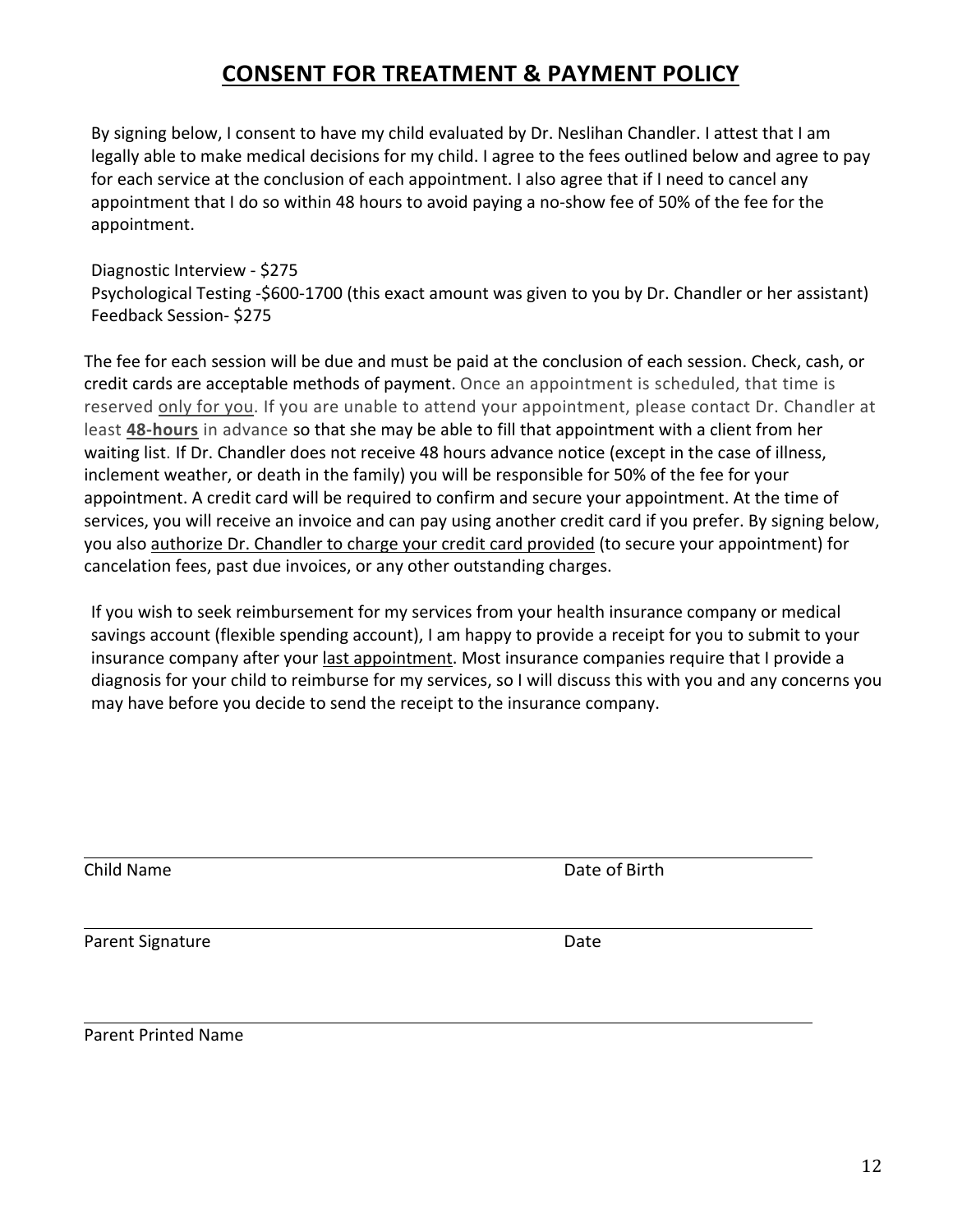### **CONSENT FOR DISCLOSURE OF INFORMATION**

### Please sign and submit with your application

I give my permission to Dr. Neslihan Chandler, PhD to send a copy of my child's psychological report to the following:

Name Email/Fax/Phone \_\_\_\_\_\_\_\_\_\_\_\_\_\_\_\_\_\_\_\_\_\_\_ \_\_\_\_\_\_\_\_\_\_\_\_\_\_\_\_\_\_\_\_\_\_\_\_\_\_\_\_\_\_\_\_\_\_\_\_\_\_\_\_\_\_\_\_\_\_\_\_\_\_\_\_\_\_\_ \_\_\_\_\_\_\_\_\_\_\_\_\_\_\_\_\_\_\_\_\_\_\_ \_\_\_\_\_\_\_\_\_\_\_\_\_\_\_\_\_\_\_\_\_\_\_\_\_\_\_\_\_\_\_\_\_\_\_\_\_\_\_\_\_\_\_\_\_\_\_\_\_\_\_\_\_\_\_ \_\_\_\_\_\_\_\_\_\_\_\_\_\_\_\_\_\_\_\_\_\_\_ \_\_\_\_\_\_\_\_\_\_\_\_\_\_\_\_\_\_\_\_\_\_\_\_\_\_\_\_\_\_\_\_\_\_\_\_\_\_\_\_\_\_\_\_\_\_\_\_\_\_\_\_\_\_\_

I consent to release the following information to be released for the purpose of coordinating my care with Dr. Chandler and for reasons stated above in the Privacy Statement. This consent to release isvalid for one year, or until otherwise specified, and thereafter is invalid. I understand that at any time between the time of signing and the expiration date listed above I have the right to revoke this consent, butalso understand that information, once released, cannot beretrieved.

Child Name Date of Birth

Parent Signature Date

Parent Printed Name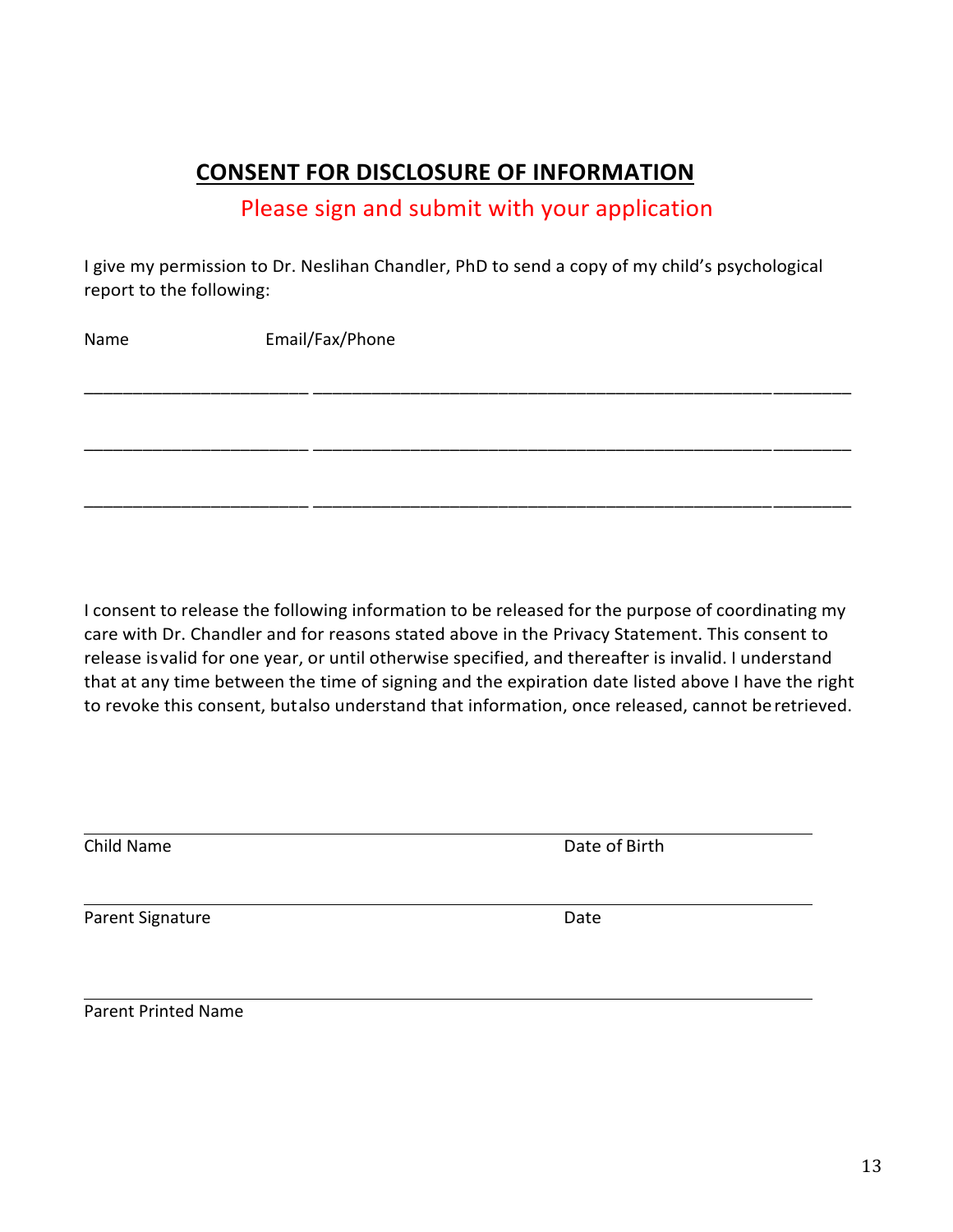### **NOTICE OF PRIVACY PRACTICES**

#### This is for you to keep for your records

*The Health Insurance Portability & Accountability Act of 1998 (also known as "HIPPA") is a federal mandate that requires all medical records and other protected health information used or disclosed by a provider in any form (i.e., electronically, orally, or via paper) be kept properly confidential. HIPPA gives the patient rights on how to understand and control how their health information is used. HIPPA also can penalize entities or persons who do not act within accordance of this act.* 

*As required by HIPPA, below is an explanation of how I am to maintain your privacy of your confidential health information. Additionally, how your information can be disclosed and used is also detailed.* 

Dr. Chandler may use and disclose your records for treatment and payment purposes only. Treatment entails providing, coordinating, or managing health care and related services by one of more health care providers. An example of this would include providing a copy of your report to your child's pediatrician or school.

Payment entails sending information to obtain reimbursement for services, confirming coverage of insurance, billing or collection services, and utilization review. An example of this would be sending a bill for your visit to your insurance company.

Dr. Chandler may contact you for appointment reminders or about treatment recommendations or other related services that may benefit you and your child. Any other uses or disclosures must be made by written authorization. You may revoke your authorization in writing as any time however if information has already be shared based on written authorization given by you, that information cannot be retrieved.

Your rights regarding your health information

- 1. You can ask me to communicate with you about your health and related issues in a particularway or at a certain place for more privacy. For example, you could ask me to call you at home andnot at work to schedule or cancel an appointment. I will try my best to do as youask.
- 2. You can request that I limit what is disclosed to any people who are involved in your treatment or the payment for treatment, such as family members or friends. If I agree to the request, I would attempt to keep that agreement except if it is against the law, or in an emergency, or whenthe information is necessary to treat you.
- 3. You have the right to look at your health information, such as billing records or healthrecords, such as a psychological report. You can even get a copy of these, provided that you reimburse for time and copy expensesinvolved.
- 4. If you believe that any information in your records is incorrect or missing importantinformation, you can ask to have some kinds of changes (termed "amending") to your health information. You would have to make such a request in writing and send it to the office, and you would also need to write the